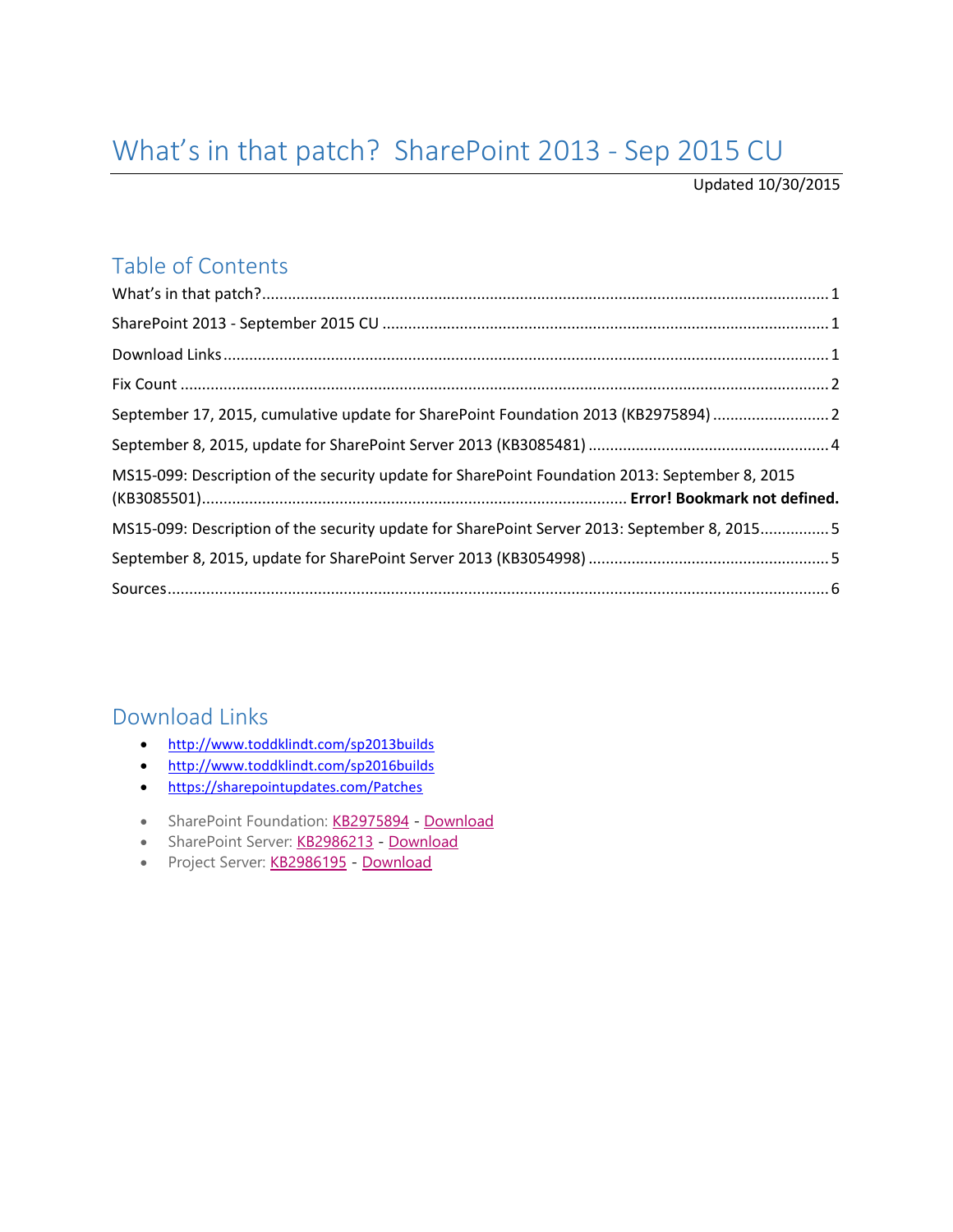#### <span id="page-1-0"></span>Fix Count

| КB                                                                           | <b>Fix Count</b> |
|------------------------------------------------------------------------------|------------------|
| September 17, 2015, cumulative update for SharePoint Foundation 2013         |                  |
| (KB2975894)                                                                  |                  |
| MS15-099: Description of the security update for SharePoint Foundation 2013: |                  |
| September 8, 2015 (KB3085501)                                                | 15               |
| September 8, 2015, update for SharePoint Server 2013 (KB3085481)             | 16               |
| September 8, 2015, update for SharePoint Server 2013 (KB3054998)             |                  |
| September 8, 2015, update for Project Server 2013 (KB3085505)                |                  |
|                                                                              | 40               |

## <span id="page-1-1"></span>September 17, 2015, cumulative update for SharePoint Foundation 2013 (KB2975894)

- Note This is build **15.0.4753.1003** of the cumulative update package.
- This cumulative update package adds cloud hybrid search capability to SharePoint Server 2013. For more information, see Cloud hybrid search capability in SharePoint Server 2013.
- It fixes the issues that are described in the following Microsoft Knowledge Base (KB) articles. MS15-099: Description of the security update for SharePoint Foundation 2013: September 8, 2015 (KB3085501)

## MS15-099: Description of the security update for SharePoint Foundation 2013: September 8, 2015 (KB3085501)

- When you type a space in the people picker to add a user to a SharePoint group for a Microsoft SharePoint Server 2013 site, a specified permission is added to the group unexpectedly. However, you expect the people picker to report no match.
- When you enable the Metadata Navigation and Filtering feature in a SharePoint Server 2013 site and select a metadata tag in the site, no results are displayed if the number of terms in the navigation is large.
- When the Windows SharePoint Services Tracing (SPTrace) service is set up to run under a managed account and the managed account password is changed through SharePoint, the service isn't updated to use the new password and doesn't start. Additionally, you may receive an error message that resembles the following: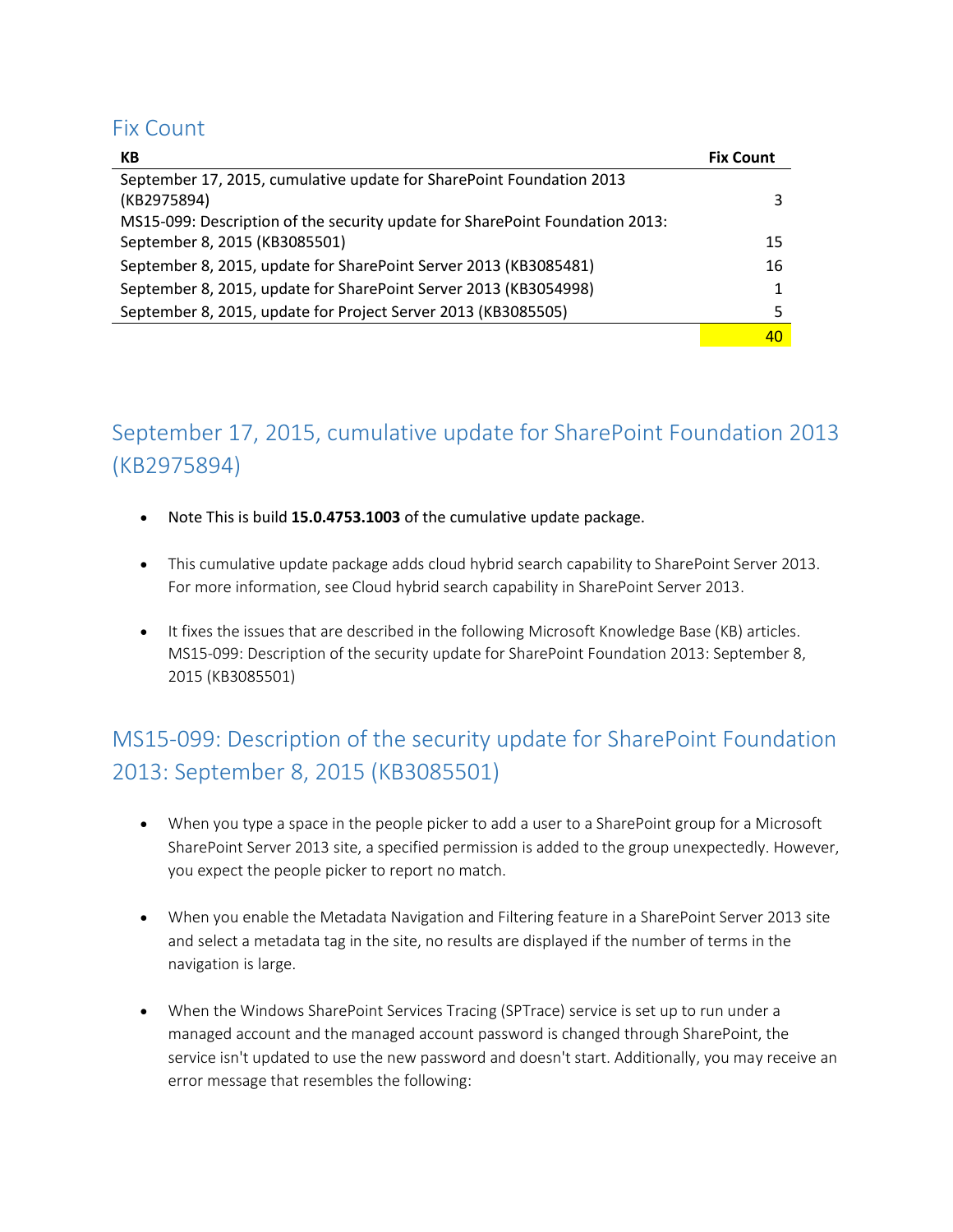Windows could not start the "SharePoint Tracing Service" on Local Computer. Error: 1069: The service did not start due to a logon failure.

 When you try to change the password of a distributed cache account on a SharePoint Server 2013 server, you receive the following error message if the server does not have a distributed cache service instance provisioned:

Sorry, something went wrong. Operation is not valid due to the current state of the object.

- You can't set connections for a filter web part on a SharePoint Server 2013 site because the **Connection Type** combo box has no value.
- When you try to edit a document in a subfolder of a SharePoint Server 2013 document library, you receive the following error message:

A problem occurred while connecting to the server. If the problem continue, contact your administrator.

This issue occurs if you are granted permission to the document by the Shared With function and if the Require Check Out option is enabled for the document library.

 When you try to use Visio 2013 to check a file in to a SharePoint Server 2013 document library that has required columns, you may receive an error message that resembles the following:

Internal error: #3400 Action 1787: Check In File.

- When you open a .pdf file in a SharePoint Server 2013 document library that has the Open in the client application option enabled, the .pdf file is still opened in browser.
- File name is NULL and IAVFileProperties are empty or invalid in SharePoint VSAPI Scan call for old version documents.
- When you upload a Microsoft Word 2013 document that has a certain custom property to a document library, the w3wp.exe process crashes.
- VSAPI doesn't get a subweb relative URL while it downloads the document through explorer view.
- When you select links in an item of a promoted link list, all links are opened in the same tab even though the launch behavior is set to open links in a new tab.
- After you change the color of a task bar on project timelines in Project Center, the color of other task bars is changed unexpectedly.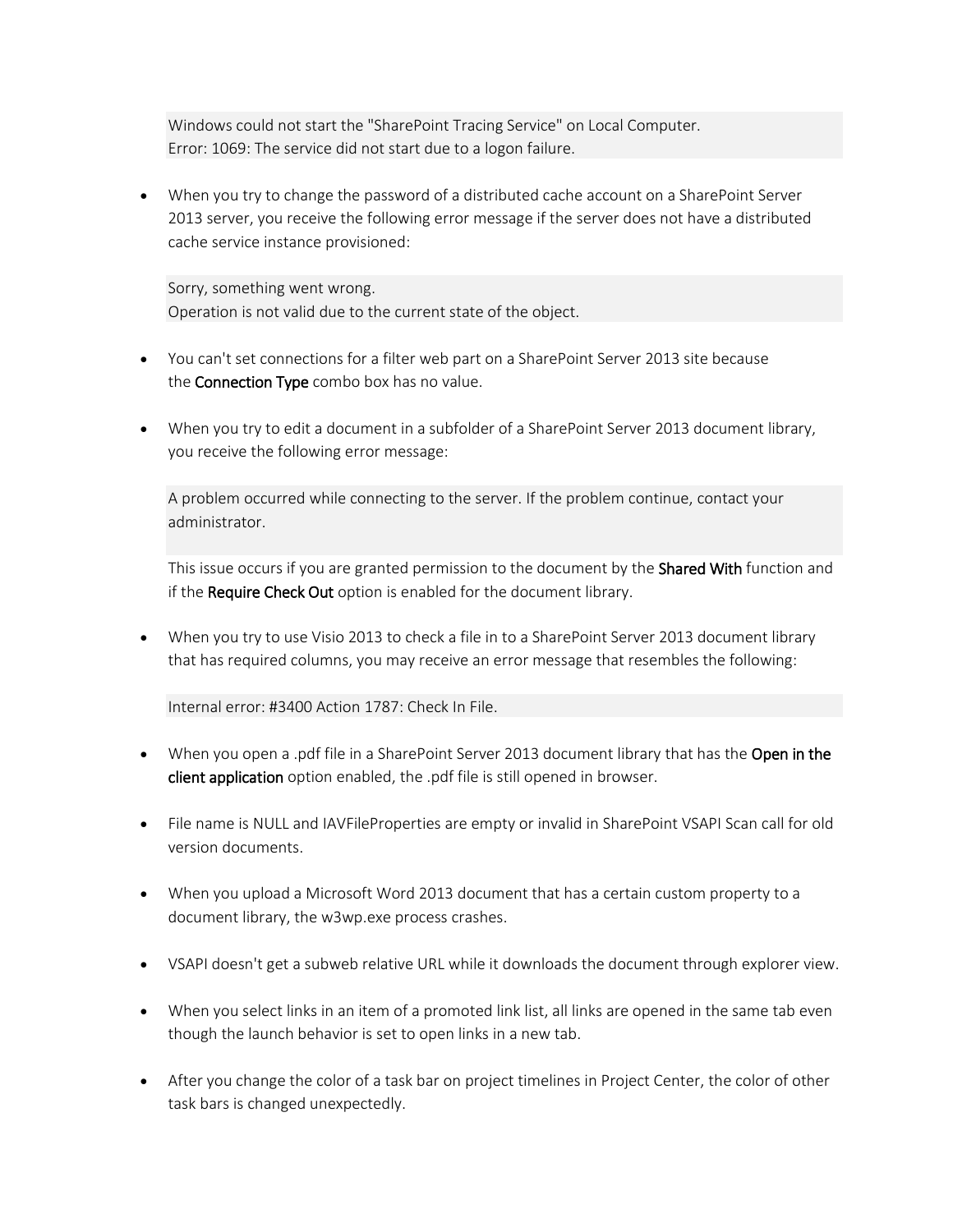When you rest the mouse pointer on documents that are returned on the Search Center site, you can't see a preview of the documents but instead receive the following message:

To start seeing previews, please log on by opening the document.

This issue occurs if the Search Center site is located on a web application that uses the Kerberos authentication.

• Performance and correctness issues in the Windows Azure plugin.

#### <span id="page-3-0"></span>September 8, 2015, update for SharePoint Server 2013 (KB3085481)

- Improves the hybrid user experience to let hybrid user profiles be redirected to their profiles in Office 365. [Learn more.](http://go.microsoft.com/fwlink/?LinkID=613713)
- Improves the translations of some terms in multiple languages to make sure the accuracy of the meaning.
- Updates English proofing tools.
- Fixes performance and correctness issues in Windows Azure plugin.
- Fixes the following issues:
- After you go to the Per-Location view settings page, some custom views aren't displayed on the ellipsis menu for the list view web part.
- When you attach a picture to your reply post for a trending tag in My Site, you experience an error if you have not followed the trending tag.
- The Show more posts link does not work as expected on the Everyone page of Newsfeed in My Site.
- When a user profile is deleted from My Site, an email is sent to the user's manager. However, this email contains a link to the user's root My Site which no longer exists. In addition, you receive the following error message:

User not found.

- When you try to search something in a SharePoint Server 2013 list that has a rich text column, HTML tags instead of the content of the column are displayed in the search result if the column name contains special characters.
- After you type multiline text in a rich text field of a list, the text is unsearchable separately.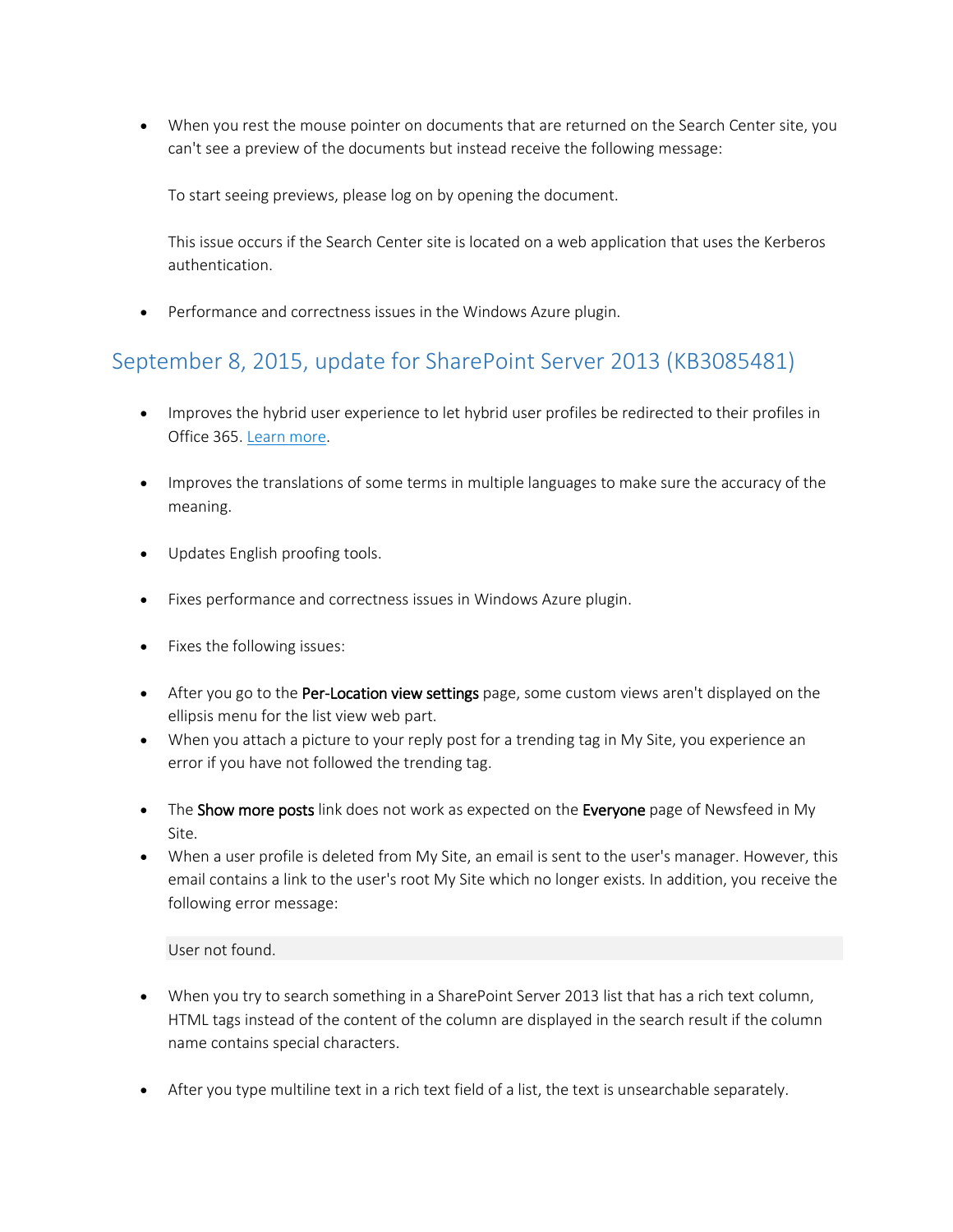- If the number of items in a document library exceeds the list view threshold, you can't update or delete a document set in the document library.
- Some text in pdf files is extracted incorrectly (for example, trim line endings in encrypted documents).
- Some text in pdf files is extracted and indexed incorrectly.
- Unicode text in pdf files that contains some special characters may be interpreted incorrectly.

## <span id="page-4-0"></span>MS15-099: Description of the security update for SharePoint Server 2013: September 8, 2015

 This security update resolves vulnerabilities in Microsoft Office that could allow remote code execution if a user opens a specially crafted Office file. To learn more about these vulnerabilities, see Microsoft Security Bulletin MS15-099.

#### <span id="page-4-1"></span>September 8, 2015, update for SharePoint Server 2013 (KB3054998)

Updates English proofing tools.

#### September 8, 2015, update for Project Server 2013 (KB3085505)

- Consider the following scenario:
	- A task is published to your timesheet.
	- You add actual work to the task and submit a status update.
	- Your status manager approves the actual work that you submitted.
	- Your status manager locks the task that you submitted work to.
	- You delete and re-create your timesheet.
	- You submit your timesheet.

In this scenario, upon recreating the timesheet, the locked task does not reappear on the timesheet. Therefore, as soon as the timesheet is submitted, the actual work that's previously been approved and is seen in the project isn't on the timesheet. This means the actual work in the project and the timesheet are no longer synchronized.

 After a timesheet is submitted and approved, you can edit a task from the timesheet on the Assignment Detail page but you can't submit the changes for approval as status updates.